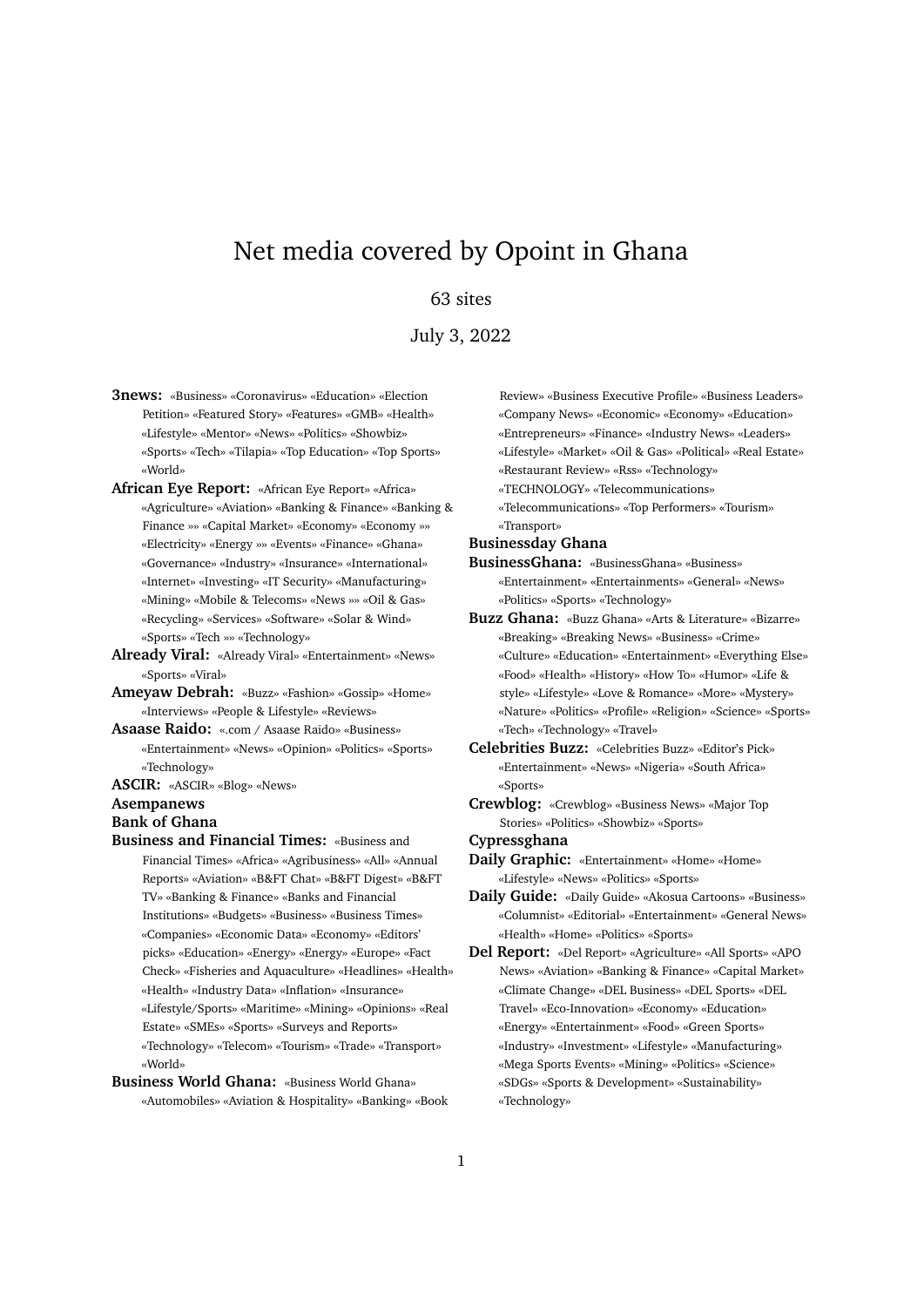**EOnlineGH.Com:** «eonlinegh.com»

**Etvghana:** «Etvghana» «Business» «Features» «LifeStyle» «PinUp» «Prime Time News» «ShowBiz» «Sports» «Tech» «Viral Videos» «World News»

**Fara:** «Fara» «News»

«Tourism»

- **GH Gossip:** «GH Gossip» «BBNaija» «Gossip» «News» «Nigeria» «Nigerian Music» «Politics» «Reviews» «Showbiz» «South Africa» «Sports»
- **Ghana Business News:** «Africa/International» «Editorials/Opinion» «Entertainment» «Feature Articles» «General News» «Home» «ICT» «Inside the News by Mpakoo – All pieces appearing in this column antiricatinitews» «Sports» «World» «Insurance» «Investment» «Oil & Gas» «Politics» «Sports»
- **Ghana Football Association:** «Ghana Football Association» «Beach Soccer» «Black Maidens» «Black Princesses» «Black Queens» «Black Satellites» «Black Starlets» «Black Stars» «Black Stars 'B'» «Division One» «Division Two» «Elections» «GFA Gala» «Judicial Bodies & Decision» «Juvenile Football» «MTN FA Cup» «News» «News» «Premier League» «Regional FA» «Regional Women's DOL» «Super Cup» «Women's FA Cup» «Women's Premier League»

**Ghana Investment Promotion Centre Ghana News Agency:** «Crime» «Home» «Social Home» **Ghana Statistical Services**

- **Ghana Talks Business:** «Ghana Talks Business» «Africa» «Africa Media» «Business» «Features» «Ghana» «Lifestyle» «Macroeconomic Bulletin» «Media» «News» «Personal Finance» «Travel» «World»
- **Ghana Web:** «Ghana Web» «Business» «Entertainment» «News» «Opinions» «Sports» «World»
- **GhanaNewsOnline:** «Agriculture» «Business» «Democracy & Governance» «Education» «Entertainment» «Features & Opinions» «Health» «Home» «News» «Politics» «Press Releases» «Religion» «Science & Technology» «Sports» «World News»
- **GHANAsoccernet:** «GHANAsoccernet» «Africa» «Asia» «Black Maidens» «Black Meteors» «Black Princesses» «Black Queens» «Black Satellites» «Black Starlets» «Black Stars» «Bundesliga» «Bundesliga» «Business» «Division One» «Division One – Zone One» «Division One – Zone Three» «Division One – Zone Two» «Division Two» «Features & Interviews» «France Ligue-1» «Grassroots» «Hearts Of Oak» «La Liga» «La Liga»
	- «Newspapers & Gossip» «Out of Ghana» «Seria A»
	- «Serie A» «Transfer» «Transfer News & Rumours» «Women» «Women League»
- **GhBase.com:** «GhBase.com» «Entertainment» «Fashion» «Global Stars» «Gospel Base» «Kenya News» «Lifestyle»

«Movies» «Music Videos» «News» «Nigeria» «South Africa» «Sports» «Travel» «Weddings»

- **Ghheadlines.com:** «Ghheadlines.com» «3 News» «All AfricaNews Ghana» «BBC Africa» «CitiFm» «Daily Guide» «Ghana Business News» «Ghana News Agency» «Ghana Soccer Net» «Ghana Web» «myJoyOnline» «This Month» «This Week» «Today» «Yesterday»
- **Ghpage.com:** «Ghpage.com» «Business» «Editor's Pick» «Entertainment» «Ghana Politics» «Ghana Sports» «Health & Wellness» «International Sports» «Lifestyle» «News» «Nigeria News» «Page Music» «Relationship» «South

**Global Media Alliance:** «Home»

- **Glusea:** «Glusea -» «Biography» «Entrepreneurship»
	- «Fashion» «Ghanaweb» «Life fact» «Life hacks & how to» «Love messages» «Net worth» «News» «Pastor chris» «Self improvement» «Social and lifestyle» «Top list» «Tourism» «Visa»
- **GRA News**
- **IMANI Center for Policy & Education**
- **Jbklutse.com:** «Jbklutse.com» «Global News (PR)» «Lifestyle» «News» «Tech» «Travel»
- **Joy Online:** «Business» «Entertainment» «Home» «Live TV/Radio» «Media» «News» «Opinion» «Sports»
- **kaiptc:** «Press Releases»
- **Maritime and Transport Digest:** «Maritime and Transport Digest» «International» «National» «News»
- **MG Modern Ghana:** «AFCON 2019» «AFRICA» «Archive» «BUSINESS» «BUSINESS» «CLASSIFIEDS» «DIASPORA» «Dossiers» «ENTERTAINMENT» «Headlines2» «HEALTH» «Home» «Hot Stories» «Jokes» «LIFESTYLE» «MEDIA» «NEWS» «News» «NOLLYWOOD» «OPINIONS» «Poems» «POLITICS» «Popular» «Quotes» «REAL ESTATE» «REAL ESTATE» «SPORTS» «SPORTS» «WORLD»
- **Ministry Of Finance**
- **National Communications Authority**
- **News Ghana:** «Business» «Crime» «Entertainment» «Home» «News» «Politics» «Sports»
- **Nsemwoha:** «Nsemwoha» «Business» «Crime» «Editorial» «Entertainment» «General News» «Int'l News» «Lifestyle» «News» «Politics» «South Africa» «Sports» «Tech News»
- **Opera News Latest Breaking News In Ghana:** «https://gh.opera.news» «Crime» «Dernières Actus» «Divertissement» «EDUCATION» «ENTERTAINMENT» «Fashion&Beauty» «FASHION&BEAUTY» «FOOD» «HEADLINES» «LATEST» «POLITICS» «Politique» «Religion» «RELIGION» «Santé» «SCIENCE» «SEX&RELATIONSHIP» «Sports» «SPORTS» «TECHNOLOGY»

#### **Panafricanmag**